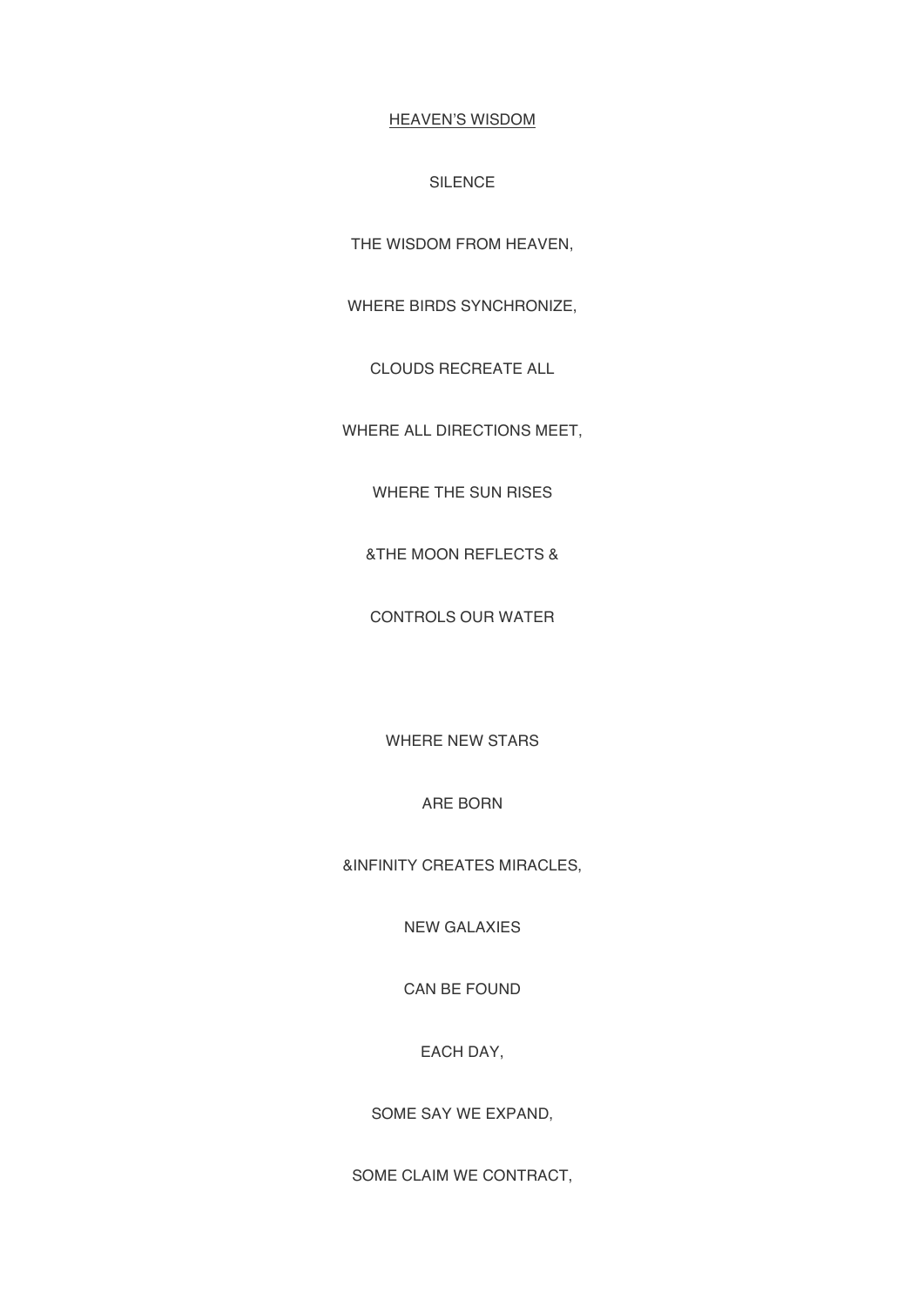WHERE THE BLUE SKY

MAKES US FEEL SAFE

AGAIN&AGAIN:

LET'S US KNOW

THAT ALL IS GOING TO BE ALRIGHT

& HAS IT'S OWN TIMING;

DARE TO TAP INTO THE UNKNOWN WITH ME;

LET'S DARE TO MOVE FORWARD INTO THE UNKNOWN,

EVEN IF IT MAY TURN OUR WORLDVIEW UPSIDE DOWN.

WE MAY FIND A NEW GALAXY,

NEW CONNECTIONS, SURPRISING

MATTER THAT MATTERS TO US.

WE MAY FIND

PLANETS THAT EXPLODE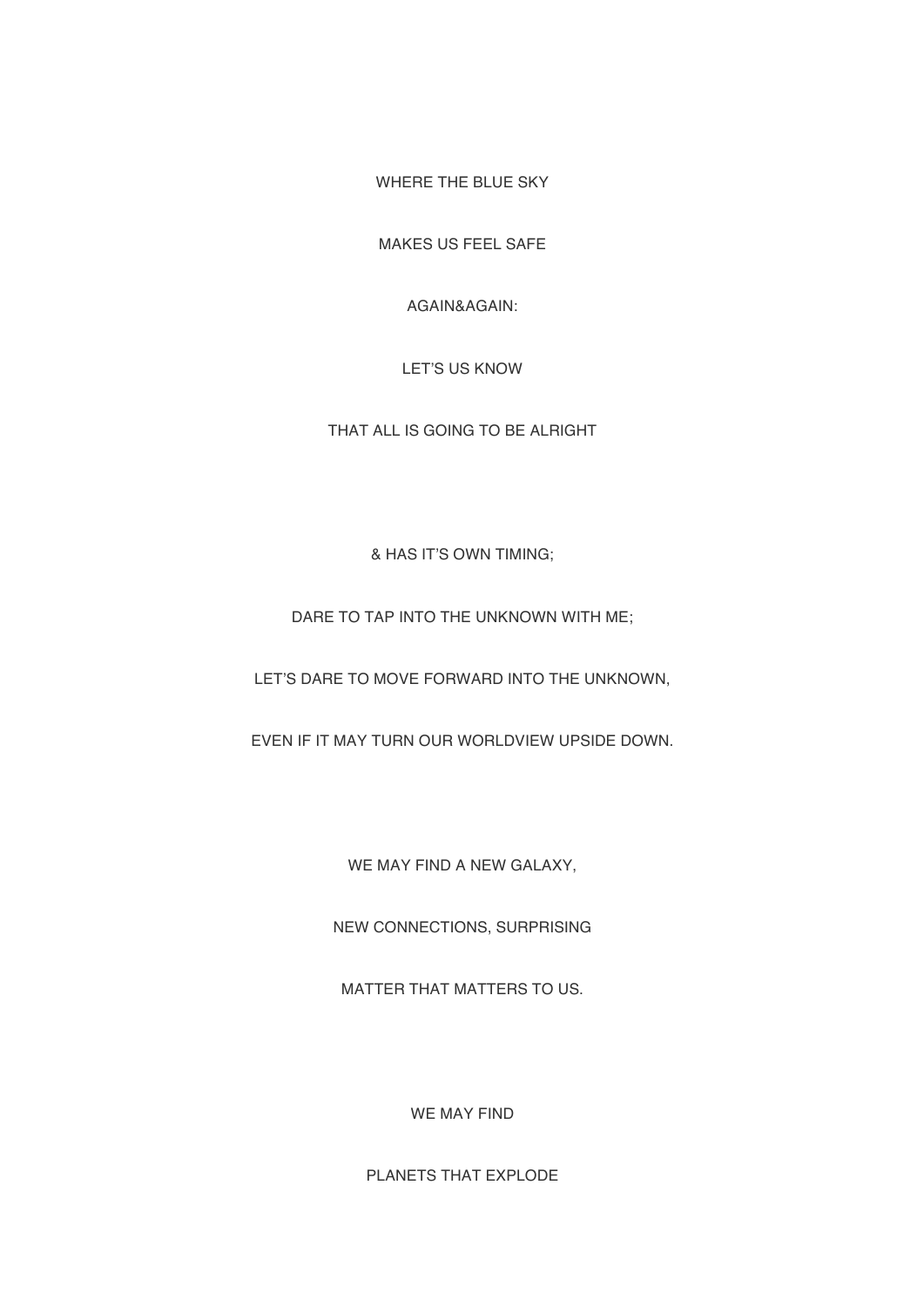& STILL KNOW THAT ALL IS SOMEHOW UNDER CONTROL,

& GRAVITY MAKES US STILL STABLE &CONNECTED

LET'S DARE TO MOVE FORWARD.

TOGETHER WE ARE STRONGER,

IN THE INFINITY OF SUBSTANCE;

IN UNITY –

LET US SYNCHRONIZE &

KNOW THAT ALL IS GOING TO BE ALRIGHT –

AS THERE IS A BIGGER FORCE;

A LIFE FORCE THAT IS TAKING CARE OF ALL;

CONNECTING (US) ALL

&KNOWS HOW TO SPREAD THE WISDOM & NOURISHMENT,

ALL LIFE NEEDS.

LET US LIVE AND BREATHE

IN PEACE,